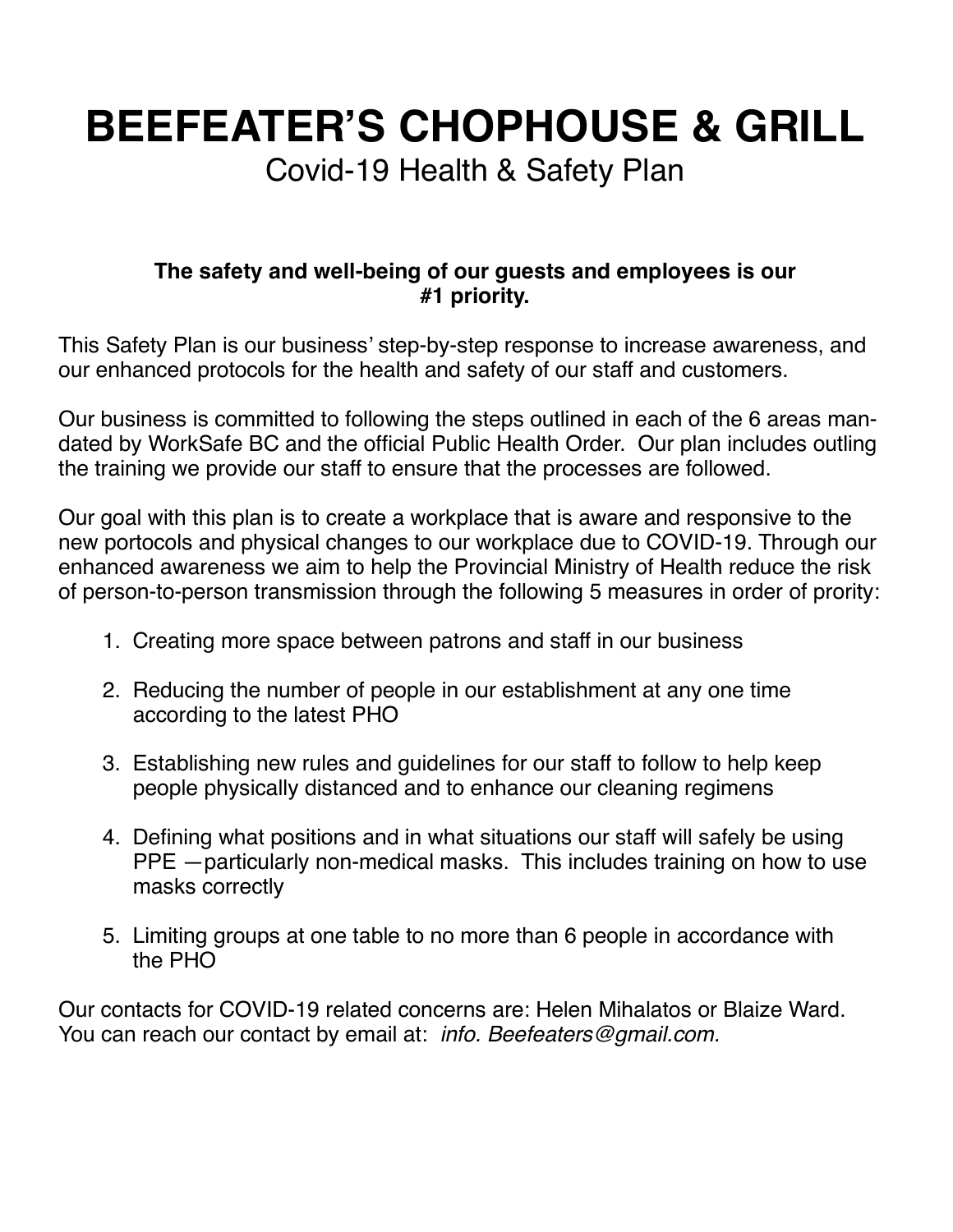## **NEW PROTOCOLS FOR REDUCING RISK**

In collaboration with our staff and in consulting with the WorkSafe BC guidelines for Restaurants and the PHO, we have outlined the following processes for reducing risk In our workplace.

Our Front of House Protocols are:

- Stand back at least 3 feet from the table when speaking to guests and approach the table only for service of food & beverage
- If more than 2 people at a table, leave drinks or food at the front of the table and let the guests serve themselves after the server has stood back
- Use cup handle to place cups on tables
- Use the stem to carry wine glasses
- Utensils will only be served inside disposable silverware case
- Create signage to clearly separate entrance and exits
- We will place physical distancing reminders inside & outside the washrooms
- Whenever possible we will open windows, guest doors to allow fresh air into our restaurant while limiting the use of standing fans
- For water service, staff will provide water in a jug at the table and allow guests to pour their own water. For coffee service, staff will not touch cups when refilling
- Menus will be thoroughly sanitized between each use
- For leftovers, staff will provide guests with the container & let them pack the to-go box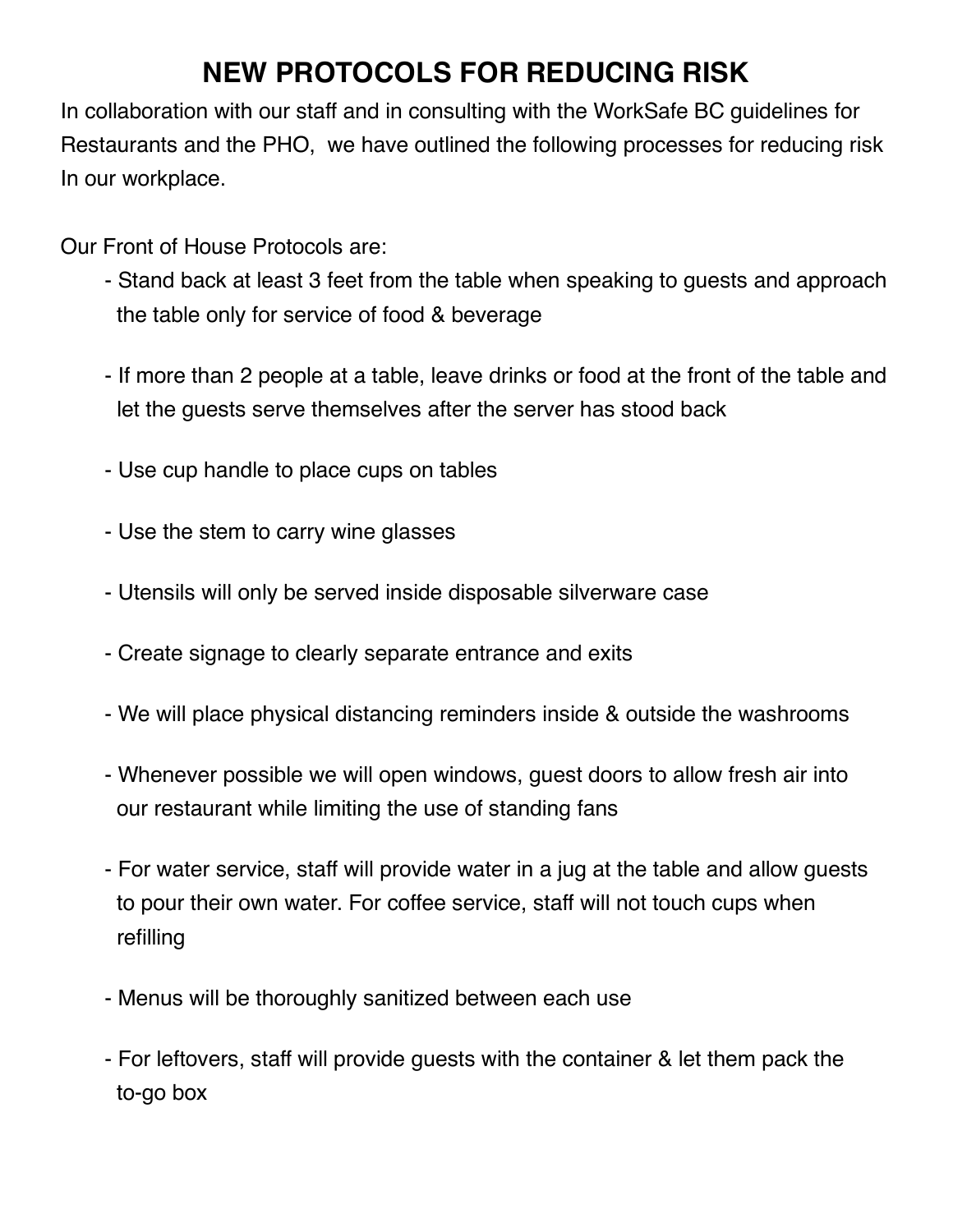Our Back of House Protocols are:

- Employees should wear distinct kitchen uniforms and /or work clothes
- We will limit the number of people who aren't cooks and chefs entering the kitchen area
- Use of gloves:
	- -Gloves are recommended for cold food preparation and cold plating -Gloves are mandatory when handling deliveries and receiving raw Food product and must be changed frequently or after each task
- Kitchen and prep areas are wiped down regularly with approved sanitizer. This will include all fridge and door handles and faucet handles in the kitchen
- Our chefs and cooks will not regularly share knives, utensils, or service tools. If shared, they will be cleaned/sanitized between users
- In the dishwashing area, all employees will wear gloves and masks
- Our cook and chef teams will observe social distancing whenever possible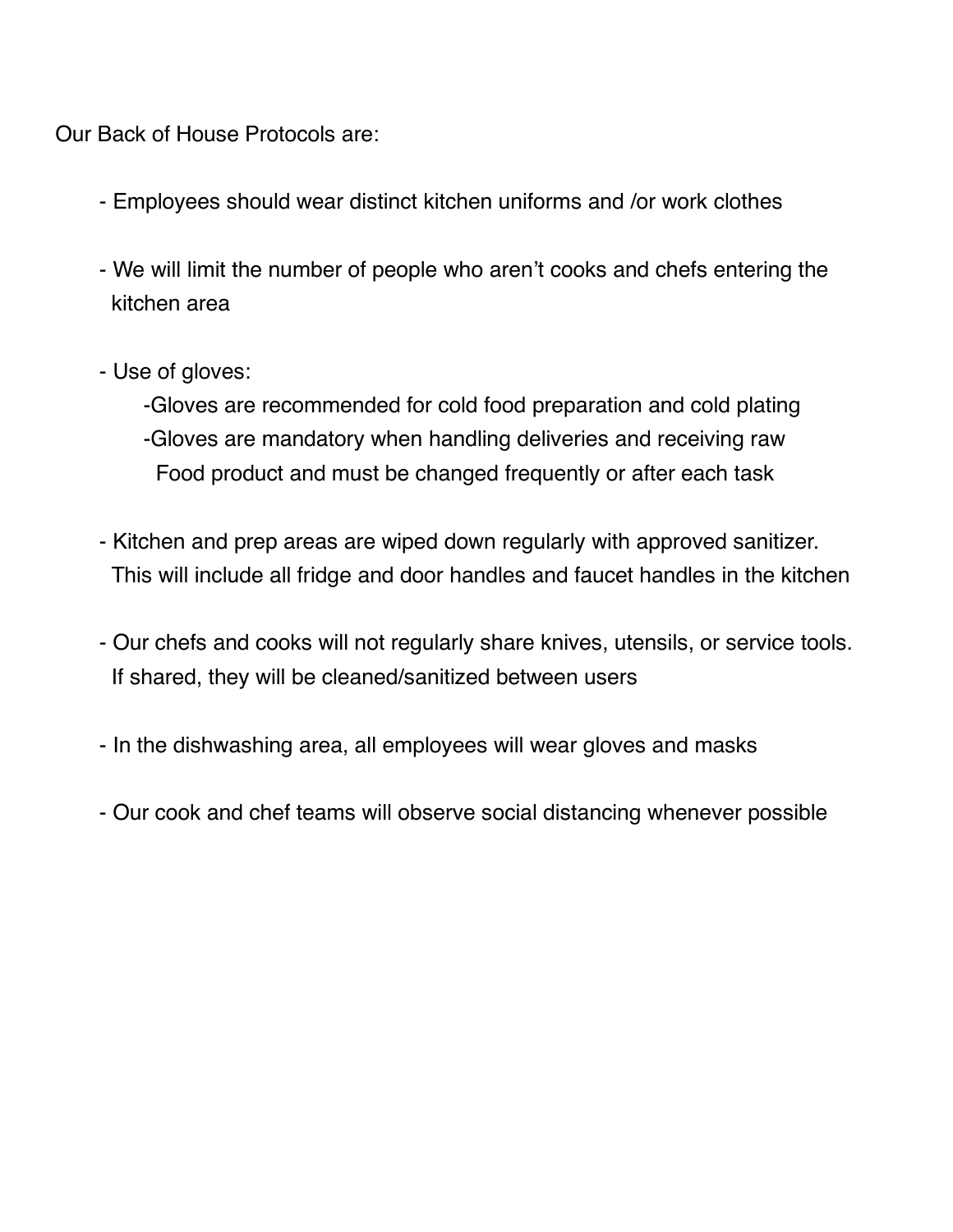# **Our People Protocols are Changing to Respond To Covid - 19**

#### **Our staffing protocols have changed as follows;**

- -We require staff to declare that they will not come to work if the have had symptoms of COVID –19 in the 10 days prior to their shift. Should staff experience symptoms they are required to contact Public Health at 811 and self isolate if required
- We have also required staff to refrain from coming to work if they have had close exposure to a person currently diagnosed with COVID-19
- Anyone who is returning to our workplace after travelling must have self isolated for 14 days
- All staff must wash hands upon arriveal at work at the beginning of each shift and upon return from any breaks

#### **Our customer protocols have changed as follows:**

- We have a hand sanitizing station for guests and staff when they enter the front door to immediately clean hands
- Parties will be limited to groups of no more than 6
- During peak hours, we have a hostess open the front door for staff and guests when they arrive
- Waiting for a table will be outside.
- For all dine in guests we will collect the name of one guest per party and their phone number. Records will be kept for 30 days.